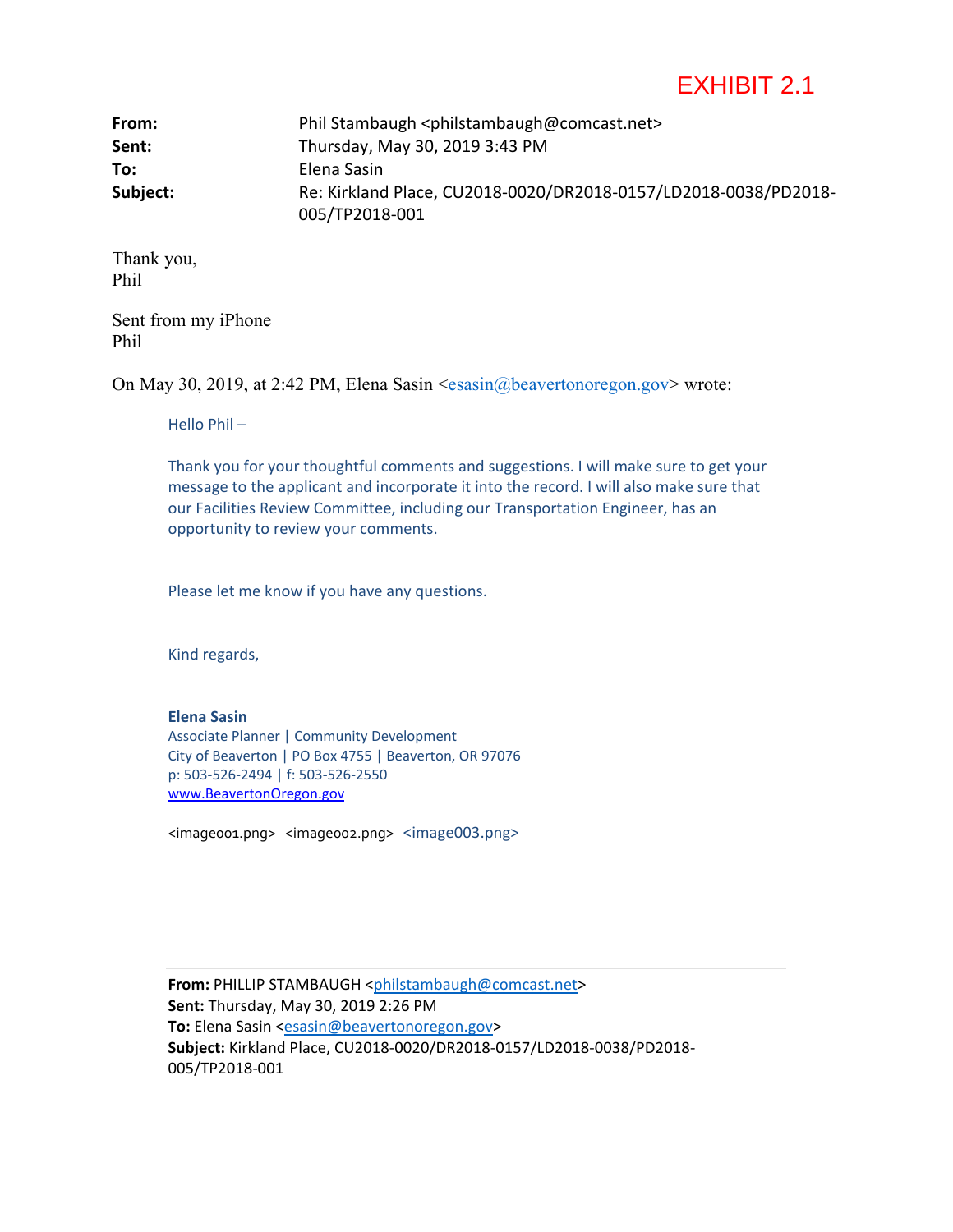Hi Elena,

We received the notice of Public Hearing scheduled for 7/10/2019, noting that comments were to be sent to you by 6/28/2019.

**Kirkland Place Comments** concerning the development plan for the vacant lot at 118th and Barnes for the Planning Commission.

I am a resident of Maple Leaf at Timberland, which abuts the lots under review. Maple Leaf is a community of 43 single family homes, with lots of toddlers as well as lots of elderly, and narrow streets. I have sent these comments to Jana Fox in the past as this development has dragged out. Just in case they have not been included in your file, here they are again. Please:

**-Reduce the impact on 117th Loop:** The south entrance/exit from the parking lot to NW  $117<sup>th</sup>$  Loop should be removed. To further ensure minimum traffic impact on the very narrow and residential  $117<sup>th</sup>$  Loop, could the remaining exit onto 117<sup>th</sup> Loop be "left-turn only"? This would direct drivers and delivery trucks to exit onto Cedar Falls Drive as much as possible. Secondly, perhaps the main Cedar Falls Drive entrance/exit needs to be extra wide to accommodate large trucks and fire apparatus as  $117<sup>th</sup>$  Loop is only 17 ft wide.

**-Make the main Cedar Falls Drive entrance/exit a normal in and out:** Restricting it to "right in/right-out" will only encourage traffic to further penetrate the narrow streets of the Timberland residential and senior communities. This is especially concerning for the large delivery trucks servicing the commercial enterprises and fire apparatus exiting the development, but all vehicles should be allowed to get onto Cedar Falls Drive toward 118th St as directly as possible.

**-Screen and buffer along 117th Loop:** Add additional landscaping along 117th Loop to screen the parking lot (light, noise and glare impacts) from adjacent residences. Parking could be arranged so as not to shine into homes. Parking could be arranged so that idling car exhaust is not in close proximity to homes and children. There is one home that is immediately adjacent to the parking lot which deserves special consideration. Maybe add more landscape buffering near this residence and remove some parking spaces. This would reduce some of the light and noise impacts on single-family homes right next to the site.